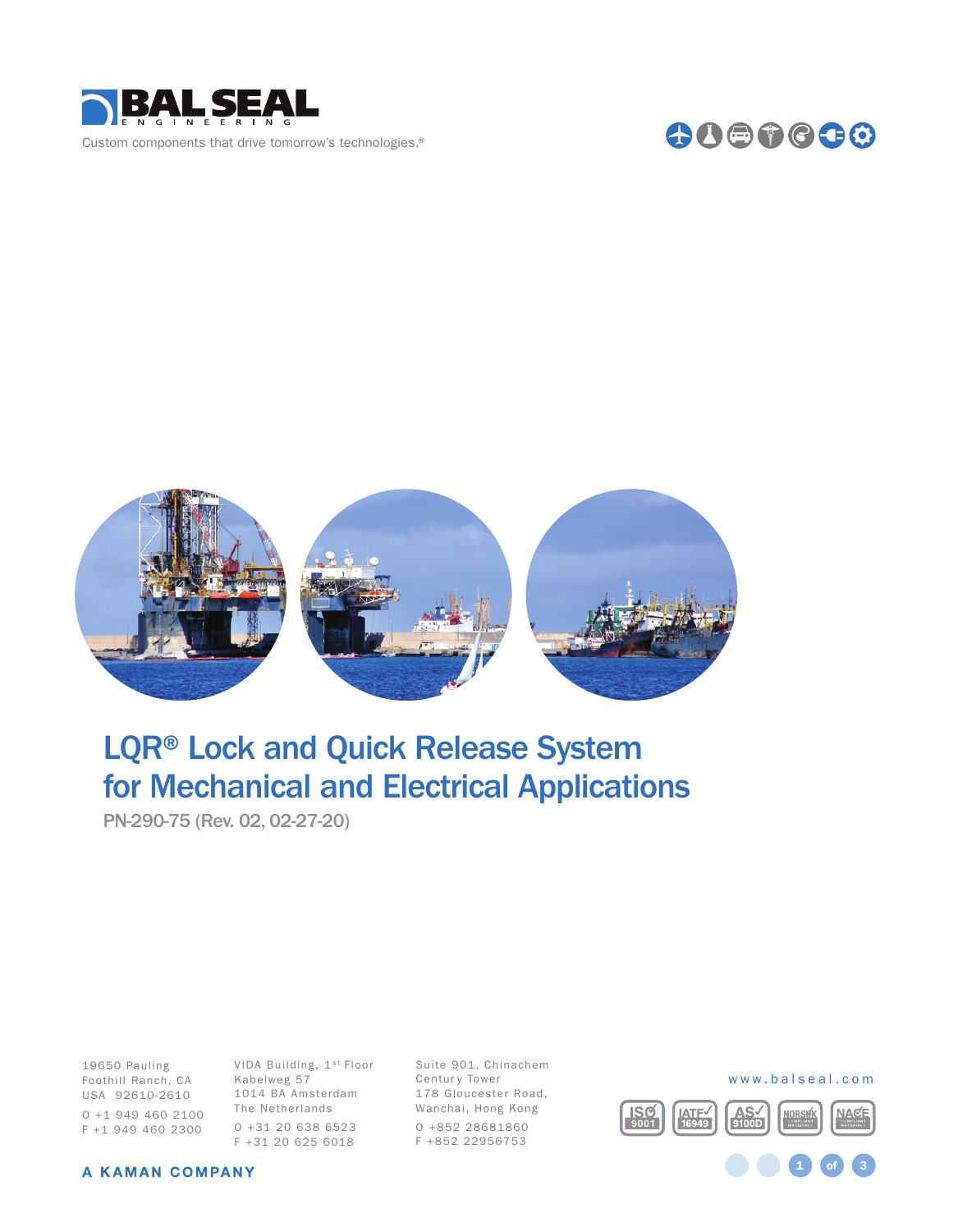#### **Overview**

The LQR® lock and quick release system gives engineers the ability to simplify equipment design while improving functionality. The system consists of a piston with dual grooves, and a single Bal Spring® canted coil spring retained in a housing with a single groove. When the piston is inserted into the first groove, it is held in the "locked" position. When the piston is advanced to the next groove, the spring is re-oriented and the breakaway force is dramatically reduced, facilitating easy release.



The LQR® provides locking at the first groove position, and unlatches when the connector pin is advanced and removed.

### Applications

Quick-release electrical connectors, solder-free electrical connections, underwater connectors, satellite/orbital connectors, mechanical lock connectors, quick fasteners, fluidic connectors, and tamper-proof applications.

# Operating Parameters

The LQR connector can be used in a wide range of sizes, temperatures (from cryogenic up to 575 °F /300 °C or higher), most medias, and repeated mating cycles (typically from 10 to 100)\*. The system can be engineered to facilitate a wide variety of insertion and removal forces, while the locking force can support extreme loads.

#### Features

- A locking system that offers the added benefit of reliable, built-in electrical connection and a means of quick, low-force release with a minimum number of components
- Integrated Bal Spring® canted coil spring provides adjustable insertion and removal forces—from a few grams to hundreds of pounds
- Adjustable locking forces—from 5 to 50 times the insertion force
- Repeatable insertion and removal forces\*\*
- Wide variety of removal techniques—from simple push-pull to positive and tamper-proof indicators
- Housing or piston mounted canted coil spring versions available
- Temperature and media compatibility limited only by housing, piston, and spring materials

Our products are custom-engineered to improve the performance and reliability of your designs. For more information about this and other sealing, connecting, conducting and EMI/RFI shielding solutions, please contact us, or visit www.balseal.com.

\*The LQR system is custom engineered to specific application requirements. Its actual performance capabilities are subject to testing and verification in customer applications.

\*\*If locking mechanism is overloaded, the spring will be damaged and will require replacement.